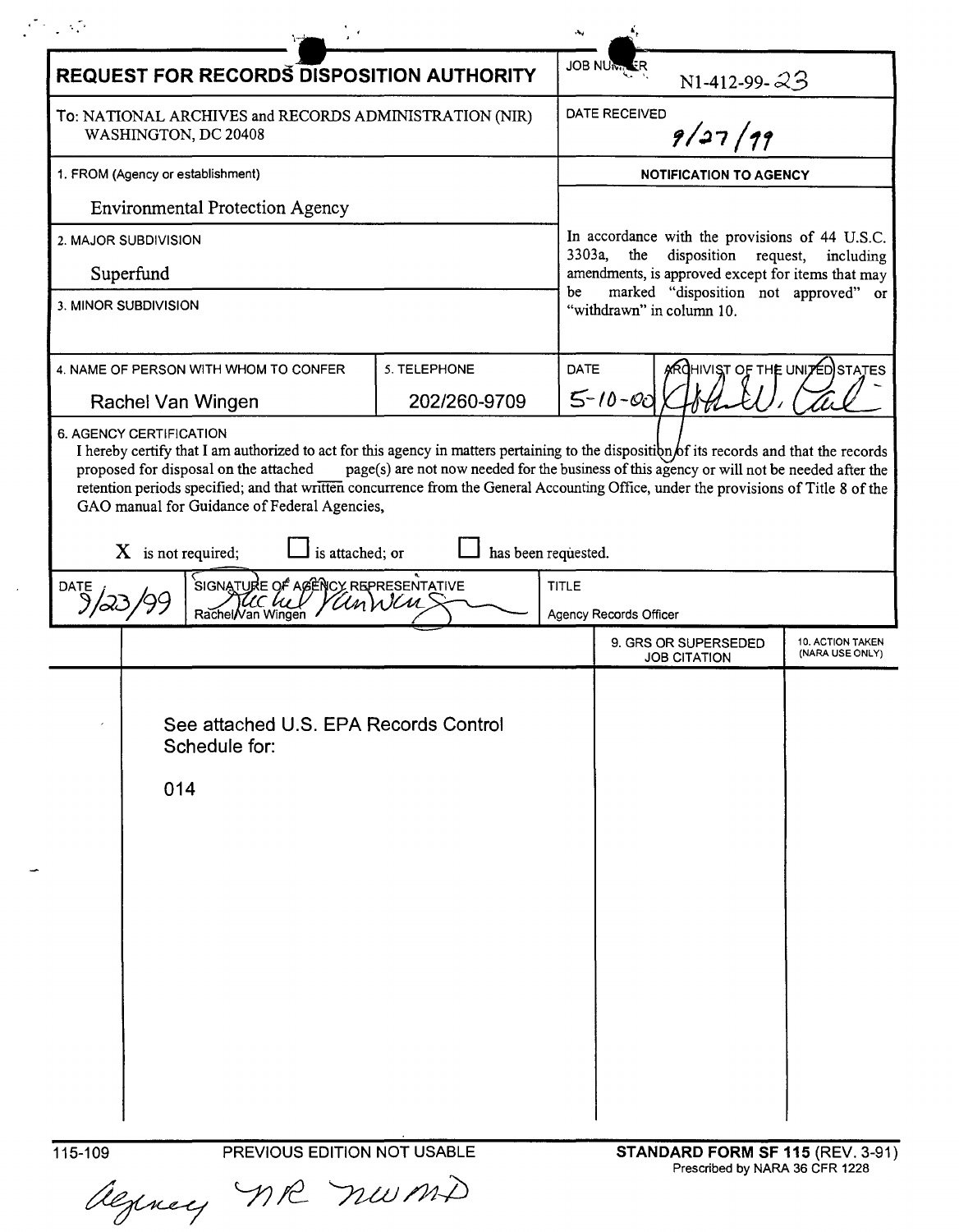### **DRAFT OF 11/15/99**

**<sup>e</sup>'**

..,

## **u.s. EPA RECORDS SCHEDULE**

**~ SERIES TITLE:** Remedial Site Files - Superfund Site Specific

**PROGRAM:** Superfund

**EPA SERIES NO:** 014

**AGENCY FILE CODE:** SUPR 014

**NARA DISPOSAL AUTHORITY:** N1-412-99-23 (Use this number to retire records to the FRC)

**".**

**APPLICABILITY:** Agency-wide

### *IDENTIFYING INFORMATION:*

**DESCRIPTION:** Site-specific records relating to activities conducted at remedial sites by EPA and non-EPA lead entities (e.g., PRP, State, Federal facilities, other). Includes:

*Pre-Record of Decision (ROD) records -* Examples of specific documents include correspondence and memoranda, Quality Assurance Project Plans (QAPPs), Endangerment Assessment, Risk Assessment, Health and Safety Plans, Potentially Responsible Party (PRP) searches and investigations, Projects operations Plans (POPs), Remedial Investigation (RI) Reports, Feasibility Study (FS) Reports, Proposed Plans for Selected Remedial Action, and Applicable or Relevant and Appropriate Requirements (ARARs) , Congressional inquiries, Community Relations Plans and other site-specific public awareness records. Also includes a headquarters pre-ROD review package, including site-specific review requirement and review.

*Post-ROD records -* Examples of specific documents include correspondence and memoranda, the ROD, State concurrence letters, ROD Delegation Documents, Responsiveness Summaries, work assignments, progress reports, and other documents related to the remedial design and remedial action phases.

*Operation and Maintenance (O&M) records -* Examples of specific documents related to long-term treatment measures needed to achieve cleanup objectives include correspondence and memoranda, operation and maintenance plans, monitoring agreements, sampling and analysis data, inspection reports, construction completion documentation packages, site close out, and NPL Deletion Packages.

**ARRANGEMENT:** Arranged by site.

**TYPE OF RECORDS: SPECIFIC RESTRICTIONS:**

Case files **Confidential Business Information** Enforcement Sensitive Information

**MEDIUM: VITAL RECORD:** Paper, photographs, publications,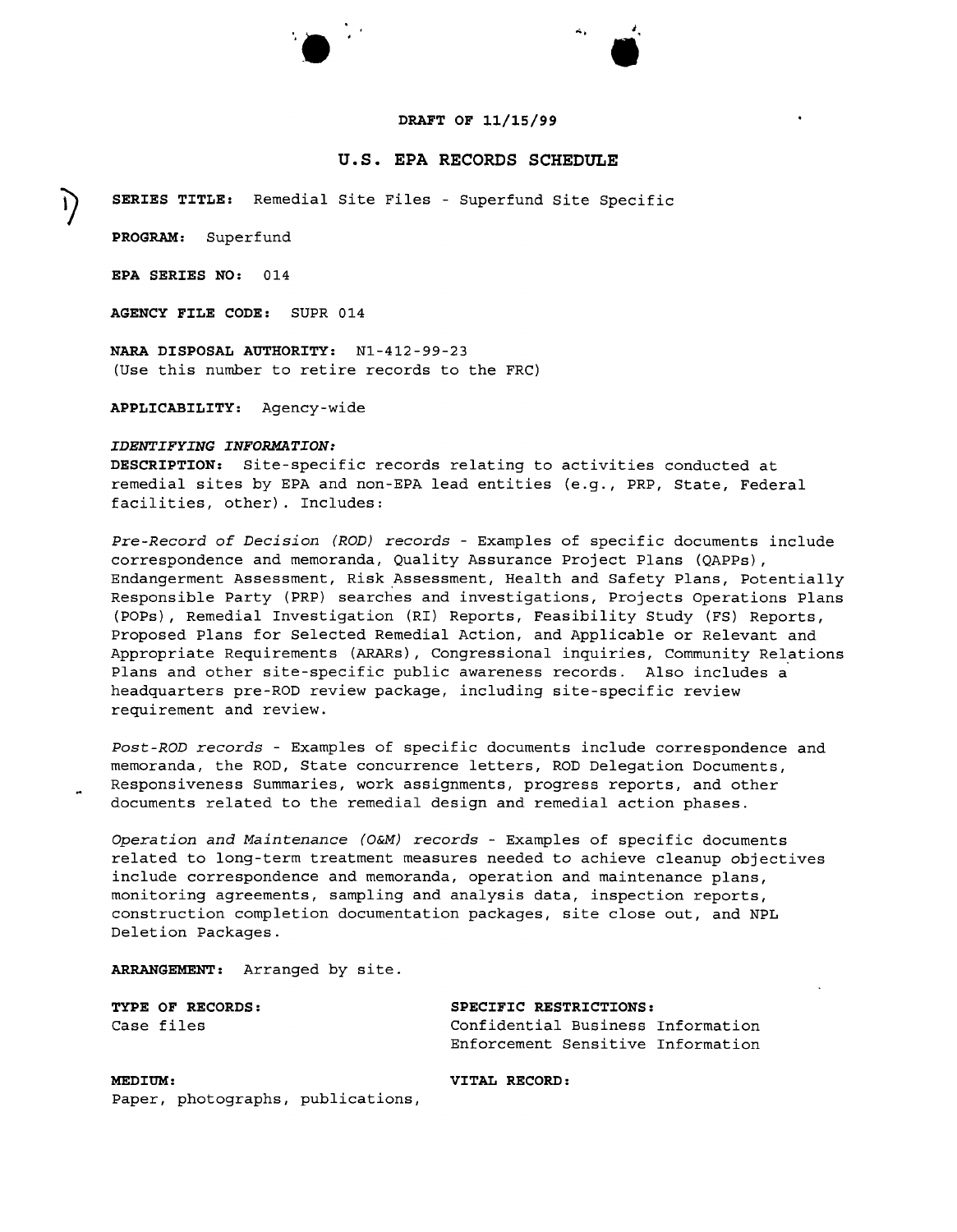



### **EPA SERIES NO. 014**

maps and architectural materials, forms, video/film, electronic

## **FUNCTIONS SUPPORTED:**

Program operations

## **SPECIFIC LEGAL REQUIREMENTS:**

Comprehensive Environmental Response, Compensation, and Liability Act, Sections 104 and 106, 42 USCA 9604 and 9606 40 CFR 300

# *DISPOSITION INFORMATION:*

| FINAL DISPOSITION:                                       | TRANSFER TO FRC PERMITTED: |
|----------------------------------------------------------|----------------------------|
| a. Paper (non-microformed and<br>non-imaged): Permanent  | Yes                        |
| b. Paper (microformed):<br>Disposable                    | No                         |
| c. Paper (imaged): Permanent                             | Yes                        |
| d. Microform: Permanent                                  | Yes                        |
| e. Electronic versions created<br>with office automation |                            |

### **FILE BREAK INSTRUCTIONS:**

a. Break file at issuance of ROD for the site or operable unit and appropriate milestones thereafter.

b-d. Break file upon completion of filming or imaging.

e. See Disposition Instructions.

applications: Disposable No

#### **DISPOSITION INSTRUCTIONS:**

a. Keep in office at least 1 year after file break, then retire to FRC. If volume necessitates, records may be retired to FRC prior to the designated time with FRC permission. Transfer to the National Archives 30 years after file break.

b. Destroy paper after completion of quality assurance.

c. Retire to FRC upon completion of quality assurance. Transfer to the National Archives 30 years after file break.

d. Retire one silver and one diazo set to the FRC, along with finding aids and indexes. Transfer to the National Archives 30 years after file break. Retain copies in office until no longer needed, then destroy.

e. Delete when record copy is generated.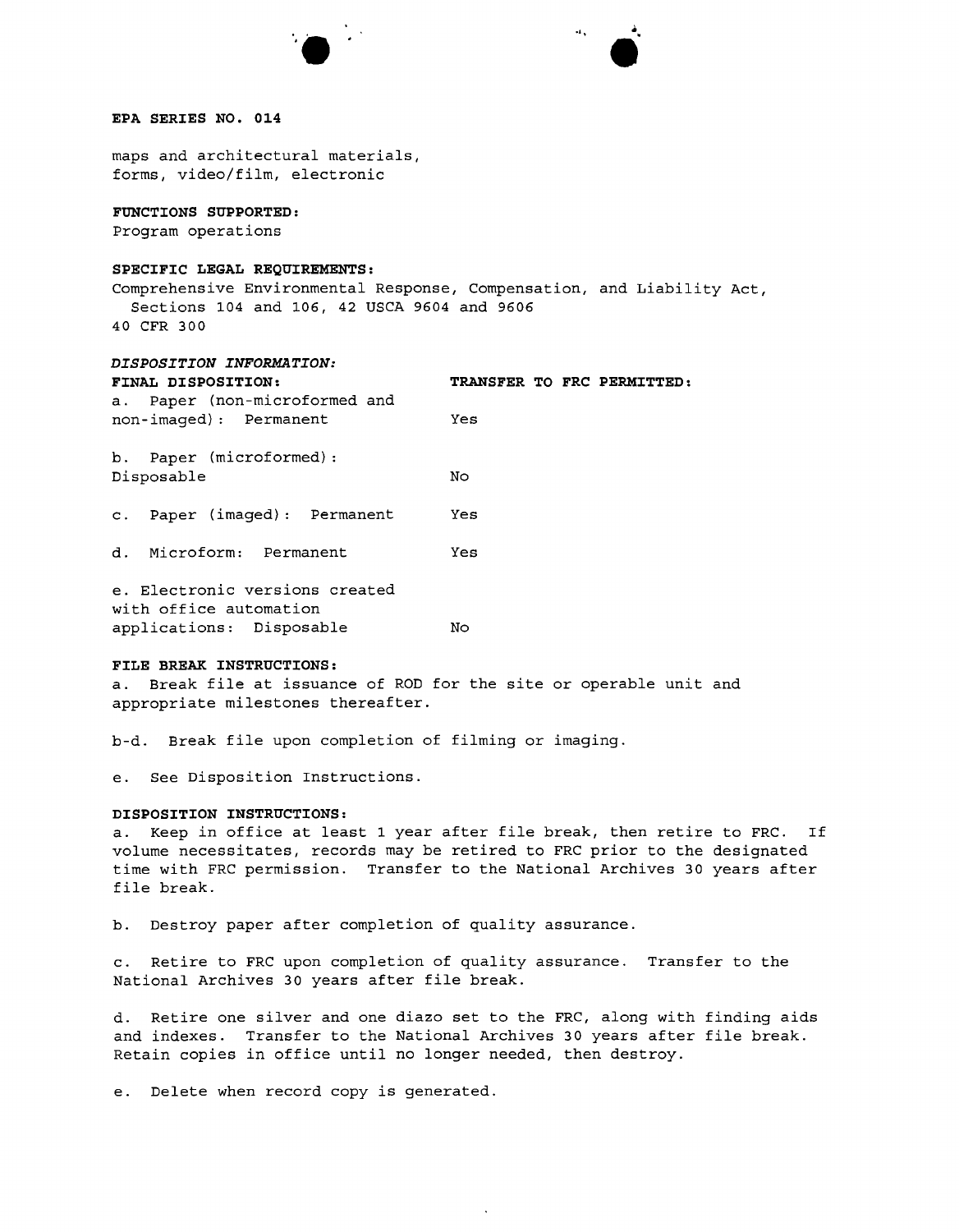## **EPA SERIES NO. 014**

# *APPLICATION GUIDANCE:*

**".**

i<br>L

**REASONS FOR DISPOSITION:** The site file is historical documentation of the Agency's efforts to remediate hazardous waste sites which may have long-term effects on human health and the environment. Records are used for cost recovery and enforcement support.

**AGENCY-WIDE GUIDANCE:** The Regional unit responsible for managing the remedial process is responsible for managing and implementing the disposition and determining the appropriate milestones for these records in accordance with this schedule. Remedial site file records for Federal Facilities (National Contingency Plan (NCP) 40 CFR 300.5) are the responsibility of the lead agency and copies maintained by EPA may be destroyed when no longer needed.

Reference copies of these files held by all other offices may be destroyed when no longer needed to support current activities.

Records which document the decision-making process are captured in the Administrative Record for the site, scheduled as EPA 019.

These files may contain *copies* of documents relating to:

|           | EPA 001 - Grants and Other Program Support Agreements - Superfund Site<br>Specific |
|-----------|------------------------------------------------------------------------------------|
|           |                                                                                    |
| EPA 018 - | Sampling and Analytical Data Files - Superfund Site Specific                       |
| EPA 020 - | Contract Management Records - Superfund Site Specific                              |
| EPA 024 - | Cost Recovery Records                                                              |
|           | EPA 025 - Enforcement Actions - Superfund Site Specific                            |

Removal site files which do not become part of a remedial action are scheduled as EPA 013. See EPA 049 for the Superfund Document Management System (SDMS).

Microform copies are to be produced in accordance with standards in 36 CFR 1230.10 and 1230.20. It is recommended that the unit retain a silver set as well as diazo sets on site which will simplify making copies.

As required by 36 CFR 1228.58, records with special restrictions such as confidential business information (CBI) or those exempted from disclosure by statute such as the Privacy Act must be shredded or otherwise definitively destroyed with witnessed disposal for records destroyed by contractors.

**PROGRAM OFFICE GUIDANCE/ DESCRIPTIVE INFORMATION:** Construction completion records maintained by OERR's Region 3/8 Center at headquarters are designated as vital records.

*CUSTODIAL INFORMATION:* **CONTROLLING UNIT:** Multiple units **CONTACT POINT:**

| <b>Name:</b>     | Name:      |  |  |
|------------------|------------|--|--|
| <b>Location:</b> | Mail Code: |  |  |
| Inclusive Dates: | Telephone: |  |  |